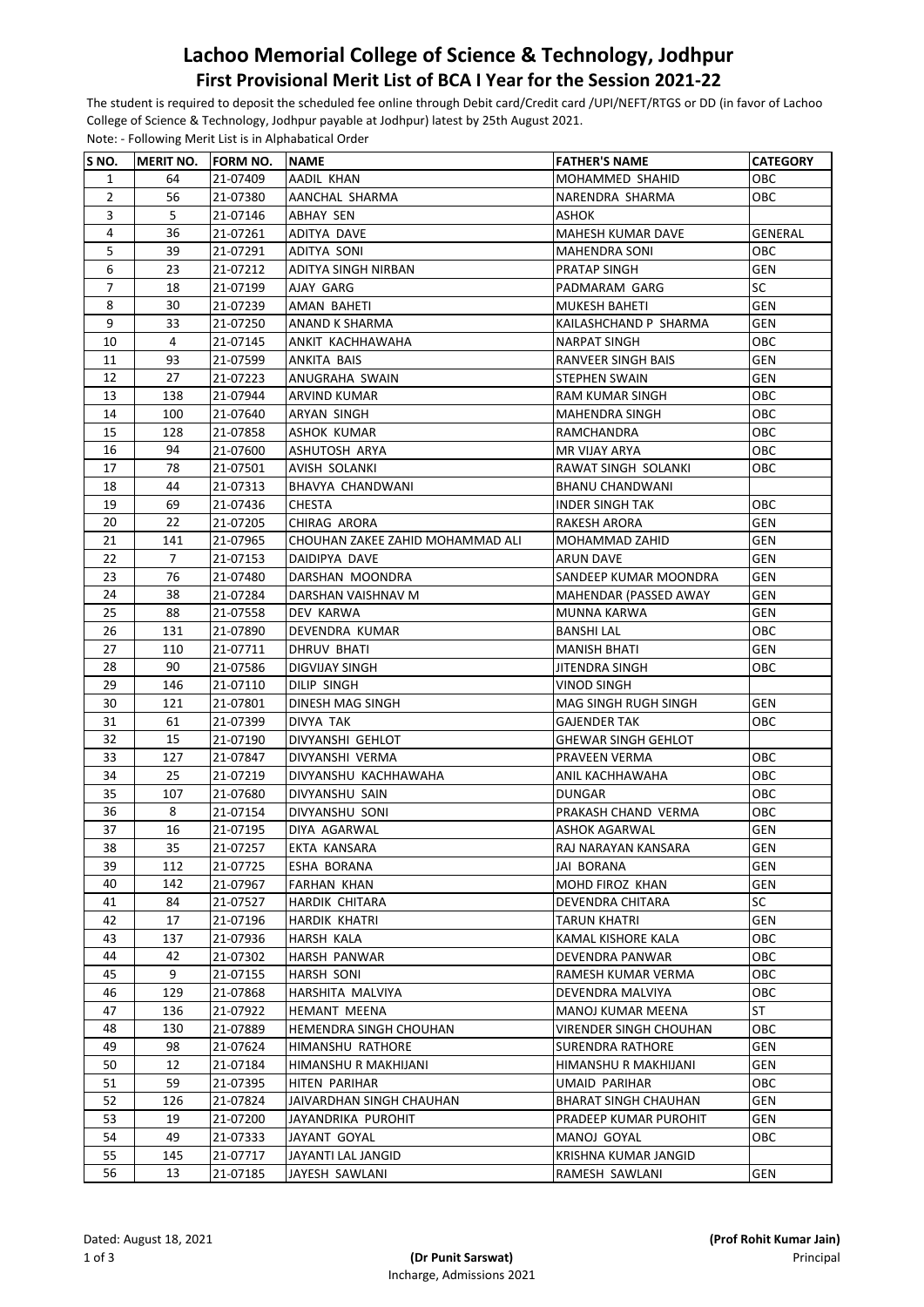## **Lachoo Memorial College of Science & Technology, Jodhpur First Provisional Merit List of BCA I Year for the Session 2021-22**

The student is required to deposit the scheduled fee online through Debit card/Credit card /UPI/NEFT/RTGS or DD (in favor of Lachoo College of Science & Technology, Jodhpur payable at Jodhpur) latest by 25th August 2021. Note: - Following Merit List is in Alphabatical Order

| S NO. | <b>MERIT NO.</b> | <b>FORM NO.</b> | <b>NAME</b>              | <b>FATHER'S NAME</b>        | <b>CATEGORY</b> |
|-------|------------------|-----------------|--------------------------|-----------------------------|-----------------|
| 57    | 40               | 21-07295        | JIGYASA GEHLOT           | MAHENDRA GEHLOT             | OBC             |
| 58    | 95               | 21-07607        | <b>JOY KOTHARI</b>       | SANJAY KOTHARI              | <b>GEN</b>      |
| 59    | $\overline{2}$   | 21-07132        | KAPIL DADHICH            | SURENDRA DADHICH            | <b>GEN</b>      |
| 60    | 139              | 21-07952        | KAPIL KACHHWAHA          | <b>DOULAT SINGH</b>         | ОВС             |
| 61    | 46               | 21-07317        | KARAN KULARIA            | NARENDRA KUMAR KULARIA      | <b>GEN</b>      |
| 62    | 41               | 21-07297        | KARAN SINGH SUMER SINGH  | SUMER SINGH                 | <b>GEN</b>      |
| 63    | 54               | 21-07367        | KARTIK CHAWARIYA         | JETHA CHAWARIYA             | <b>GEN</b>      |
| 64    | 26               | 21-07220        | KARTIK GEHLOT            | ASHOK GEHLOT                | ОВС             |
| 65    | 70               | 21-07442        | <b>KAVINA</b>            | <b>MANOJ SOLANKI</b>        | OBC             |
| 66    | 105              | 21-07672        | KHUSHAL KUMAR            | GANESH RAM                  | OBC             |
| 67    | 45               | 21-07316        | KHUSHI ISRANI            | DAULAT RAM ISRANI           | GEN             |
| 68    | 117              | 21-07780        | KRISHNA BHATTER          | ANIL BHATTER                | GENERAL         |
| 69    | 79               | 21-07514        | KRISHNA PARIHAR          | <b>MANOJ PARIHAR</b>        | ОВС             |
| 70    | 75               | 21-07476        | KUMARI SANJU             | JEEYA RAM GODARA            | <b>OBC</b>      |
| 71    | 72               | 21-07444        | KUNAL PARIHAR            | PRAVEEN KUMAR PARIHAR       | ОВС             |
| 72    | 6                | 21-07151        | KUNAL SHARMA             | ANIL SHARMA                 | GEN             |
| 73    | 51               | 21-07358        | KUNAL SHARMA             | MITHLESH SHARMA             |                 |
| 74    | 28               | 21-07224        | KUSHPREET SINGH BAKSHI   | SATPAL SINGH                | <b>GEN</b>      |
| 75    | 132              | 21-07891        | LAXMAN SINGH CHOUHAN     | <b>BHAWAR SINGH CHOUHAN</b> | GEN             |
| 76    | 50               | 21-07354        | LONG KHAN DHAREJA        | KARAM KHAN DHAREJA          | ОВС             |
| 77    | 81               | 21-07519        | LOVEJEET SONI            | NARENDRA KUMAR SONI         | ОВС             |
| 78    | $\mathbf{1}$     | 21-07093        | LOVISH MATHUR            | RAVI MATHUR                 | <b>GEN</b>      |
| 79    | 80               | 21-07517        | MAHESH BHAGWANARAM JOSHI | BHAGWANARAM JOSHI           | <b>GEN</b>      |
| 80    | 102              | 21-07647        | MAYANK SHARMA            | <b>BIRDICHAND SHARMA</b>    | <b>GEN</b>      |
| 81    | 60               | 21-07396        | MEGHA SHARMA             | SATAY NARAYAN SHARMA        | GEN             |
| 82    | 119              | 21-07793        | MOHAMMAD BILAL           | USMAN GANI                  | OBC             |
| 83    | 21               | 21-07204        | MOHD SARIM               | MOHD SHAFIK                 | <b>GEN</b>      |
| 84    | 114              | 21-07740        | MOHIT                    | RAMESH CHANDRA              | SC              |
| 85    | 124              | 21-07813        | MOHIT PANWAR             | GANGARAM PANWAR             | ОВС             |
| 86    | 92               | 21-07598        | MUDIT MATHUR             | <b>SUNIL MATHUR</b>         | <b>GEN</b>      |
| 87    | 63               | 21-07407        | NANDANI VERMA            | SANJAY VERMA                | OBC             |
| 88    | 58               | 21-07389        | NARAYAN LAL              | JEPA RAM                    | ОВС             |
| 89    | 96               | 21-07616        | NARESH KUMAR             | OM PRAKASH                  |                 |
| 90    | 144              | 21-07989        | NARESH RAM               | RAM LAL                     | ОВС             |
| 91    | 32               | 21-07248        | NAYANDEEP PARIHAR        | <b>HARISH PARIHAR</b>       | ОВС             |
| 92    | 73               | 21-07470        | <b>NEERAJ MATHUR</b>     | <b>TEJ MATHUR</b>           | GEN             |
| 93    | 147              | 21-07116        | NEERAJ SINGH RAJPUROHIT  | VIKRAM SINGH                |                 |
| 94    | 85               | 21-07531        | NETA RAM                 | JAMATA RAM                  | OBC             |
| 95    | 123              | 21-07812        | NIKHIL BHATI             | NARAYAN KISHORE BHATI       | ОВС             |
| 96    | 24               | 21-07213        | NIKHIL DAIYA             | TARUN PRAKASH DAIYA         | ОВС             |
| 97    | 86               | 21-07541        | NITESH MATHUR            | RAJESH CHAND MATHUR         | GEN             |
| 98    | 57               | 21-07388        | PIYUSH MEHTA             | PRAKASH CHAND MEHTA         | GEN             |
| 99    | 116              | 21-07762        | PIYUSH SUTHAR            | RAMANAND SUTHAR             | <b>OBC</b>      |
| 100   | 47               | 21-07319        | PRACHI                   | RAM SARAN RATHORE           | GEN             |
| 101   | 115              | 21-07760        | PRAKASH CHOUDHARY        | BHURA RAM CHOUDHARY         | ОВС             |
| 102   | 99               | 21-07627        | PRANEETA VERMA           | PRAVEEN VERMA               | GEN             |
| 103   | 29               | 21-07228        | PRASHANT DADHICH         | HAMENDRA DADHICH            | GEN             |
| 104   | 89               | 21-07566        | PRASHANT RANKAWAT        | SANJAY RANKAWAT             | ОВС             |
| 105   | 68               | 21-07428        | PUNEET BHATT             | RANJEET KUMAR BHATT         | GEN             |
| 106   | 82               | 21-07522        | RAHUL RATHORE            | HANUMAN SINGH               | OBC             |
| 107   | 106              | 21-07678        | RAHUL SHARMA             | JITENDRA SHARMA             | GEN             |
| 108   | 20               | 21-07201        | RAJAT DUGAR              | GAJENDRA DUGAR              | GEN             |
| 109   | 118              | 21-07783        | RAJENDRA GENWA           | PANCHAM KUMAR GENWA         | SC              |
| 110   | 31               | 21-07242        | RAJVEER SINGH LOTAY      | SWROOP SINGH LOTAY          | GEN             |
| 111   | 34               | 21-07254        | RAKSHIT                  | UMMED SINGH                 | ОВС             |
| 112   | 91               | 21-07588        | RAMESH SANKHLA           | DUNGA RAM SANKHLA           | OBC             |